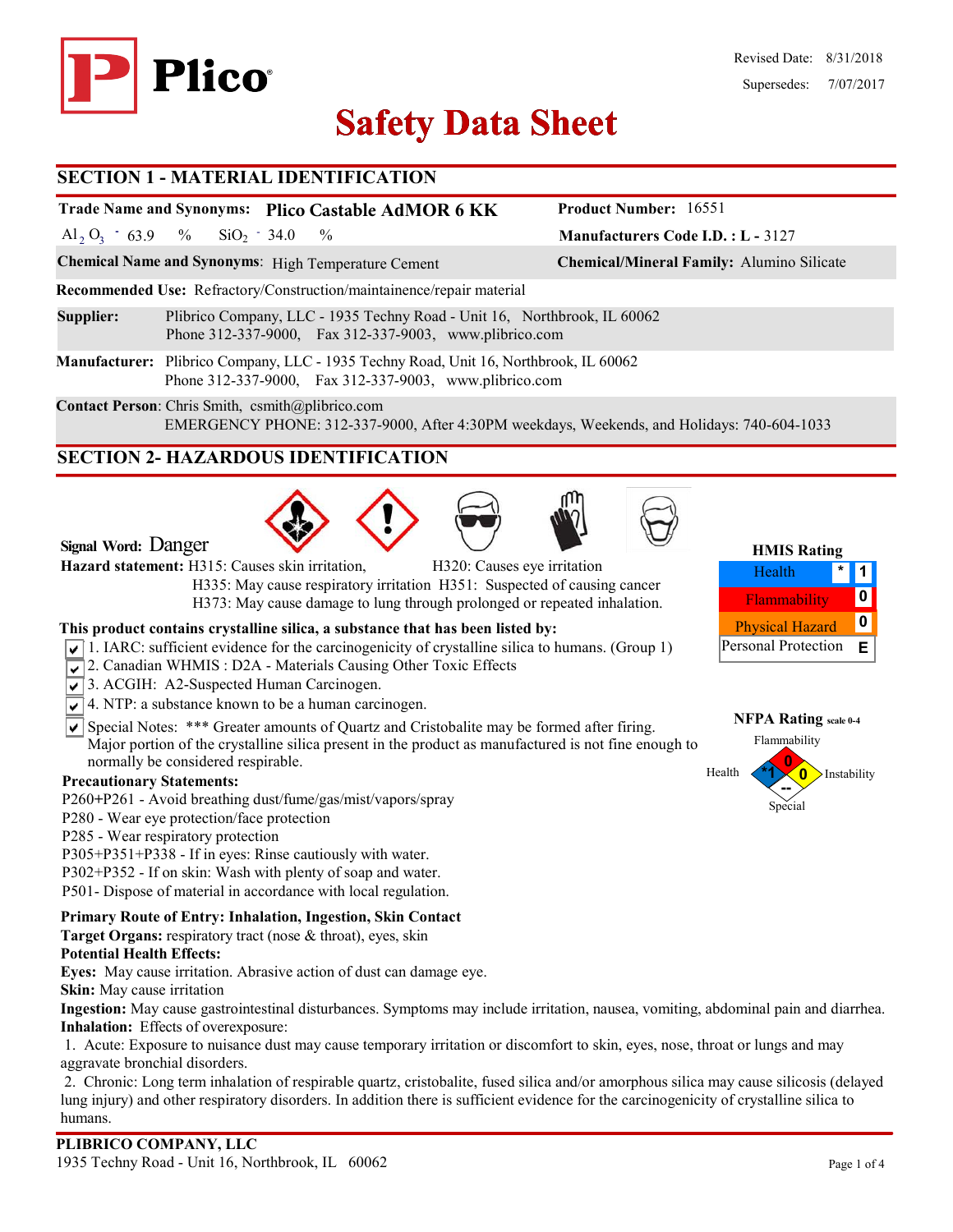Trade Name and Synonyms: Plico Castable AdMOR 6 KK Revised Date: 8/31/2018 Page 2 of 4

### **SECTION 3- HAZARDOUS INGREDIENTS**

| Ingredients (checked)                          | C.A.S. No.              | Weight %        | <b>TLV ACGIH</b><br>mg/m <sup>3</sup> | <b>OSHA PEL</b><br>mg/m <sup>3</sup> | <b>EINECS</b>          |
|------------------------------------------------|-------------------------|-----------------|---------------------------------------|--------------------------------------|------------------------|
| $\overline{X}$ Quartz***                       | 14808-60-7              | 0.95            | $0.025$ (resp.dust)                   | $0.05$ mg/m $3$ TWA                  | 238-878-4              |
| $\overline{\mathrm{X}}$<br>Cristobalite***     | 14464-46-1              | 0.02            | $0.025$ (resp.dust)                   | $0.05$ mg/m $3$ TWA                  | 238-455-4              |
| $\overline{\mathbf{x}}$<br>Amorphous Silica*** | 69012-64-2              | 5.9             | $0.025$ (resp.dust)                   | $15$ (total), $5$ (resp.)            | $273 - 761 - 1$        |
| Fused Silica***                                | 60676-86-0              |                 | $0.025$ (resp. dust)                  | $80 \text{ mg/m}^3$ /%SiO 2          | 262-373-8              |
| Zirconium Silicate***                          | 14940-68-2              |                 | 10                                    | $15$ (total), $5$ (resp.)            | 239-019-6              |
| Aluminum Phosphate                             | 13530-50-2              |                 | $2 \text{ mg/m}^3$ TWA(as Al)         | $2 \text{ mg/m}^3$ TWA(as Al)        | 236-875-2              |
| $\overline{\mathrm{X}}$<br>Alumina             | 1344-28-1               | 21<br>$11 - -$  | $1$ (resp.dust)                       | $15$ (total), $5$ (resp.)            | 215-691-6              |
| Aluminosilicate(Mullite)                       | 1302-93-8               | $10. - 20.$     | $2$ (resp.dust)                       | $15$ (total), $5$ (resp.)            | 215-113-2              |
| Aluminosilicate(Kyanite)                       | 1302-76-7               |                 | $2$ (resp.dust)                       | $15$ (total), $5$ (resp.)            | 215-106-4              |
| Bauxite                                        | 1318-16-7               |                 | 10                                    | $15$ (total), $5$ (resp.)            | -------                |
| Silicon Carbide                                | $409 - 21 - 2$          |                 | 10                                    | $15$ (total), $5$ (resp.)            | 206-991-8              |
| Pyrophyllite                                   | 12269-78-2              |                 | 10                                    | $15$ (total), $5$ (resp.)            |                        |
| Spinel                                         | 1302-67-6               |                 | 10                                    | $15$ (total), $5$ (resp.)            | 215-105-9              |
| $\overline{X}$ Andalusite                      | 12183-80-1              | $54. - 64.$     | 10                                    | $15$ (total), $5$ (resp.)            | 235-352-6              |
| Zirconiumdioxide                               | 1314-23-4               |                 | 10                                    | $15$ (total), $5$ (resp.)            | 215-227-2              |
| X<br>Calcium Aluminate Cement 65997-16-2       |                         | $1.0 - 7.2$     | 10                                    | $15$ (total), $5$ (resp.)            | 266-045-5              |
| Calcium Silicate Cement                        | 65997-15-1              |                 | 10                                    | $15$ (total), $5$ (resp.)            | 266-043-4              |
| Clay                                           | 1332-58-7               |                 | $2$ (resp.dust)                       | $15$ (total), $5$ (resp.)            | 265-064-6              |
| Aluminum Sulfate                               | 10043-01-3              |                 | $2$ (resp.dust)                       | $15$ (total), $5$ (resp.)            | 233-135-0              |
| <b>Barium Sulfate</b>                          | 772-74-37               |                 | 10                                    | $10$ (total), $5$ (resp.)            | 231-784-4              |
| Bentonite                                      | 1302-78-9               |                 | 10                                    | $15$ (total), $5$ (resp.)            | 215-108-5              |
| Perlite                                        | 93763-70-3              |                 | 10                                    | $15$ (total), $5$ (resp.)            | 310-127-6              |
| Sodium Silicate                                | 1344-09-8               |                 | 10                                    | $15$ (total), $5$ (resp.)            | 215-687-4              |
| X<br>Titanium Oxide                            | 13463-67-7              | 0.3             | 10                                    | $15$ (total), $5$ (resp.)            | 215-280-1              |
| Calcium Fluoride                               | 7789-75-5               | $1 - 5$         | $2.5$ as $F$                          | $2.5$ as $F$                         | 232-188-7              |
| $\sqrt{}$ Organic Fiber                        | 9003-07-0               | $0.05 - 0.5$    | $10$ (total), $3$ (resp.)             | $15$ (total), $5$ (resp.)            |                        |
| Sodium Hydroxide<br>polyphosphoric acids,      | 1310-73-2<br>68915-31-1 | $\leq 1$<br>< 5 | 2 (Ceiling)<br>$3$ (resp. dust)       | 2 TWA<br>$15$ (total), $5$ (resp.)   | 215-185-5<br>272-808-3 |
| sodium salts                                   |                         |                 |                                       |                                      |                        |

#### **SECTION 4- FIRST AID MEASURES**

Eyes: Immediately flush eyes with plenty of water and get medical attention.

Skin: Wash with soap and water. Get medical attention if irritation develops or persists.

Ingestion: If swallowed, seek medical attention.

Inhalation: Remove to fresh air. If not breathing, give artificial respiration. Get immediate attention.

If symptoms persist, seek medical attention.

#### **SECTION 5- FIRE FIGHTING MEASURES**

**Unusual Fire and Explosive Hazards:** The product will not burn. Improper mixing and bake-out of materials may result in steam spalling during initial heating. Refer to mixing instructions and bake-out schedules for proper procedures.

**Fire Fighting Equipment:** Fire fighters should wear full protective gear and self-contained breathing apparatus-SCBA.

#### **SECTION 6- ACCIDENTAL RELEASE MEASURES**

**Steps to be taken in case material is released or spilled:** Wear protective clothing as described in Section 8 of this sheet. Use routine housekeeping procedures, avoid dusting, collect material in closed containers or bags.

**Waste Disposal Method:** According to the EPA (40CFR 261.3) wastes are not hazardous wastes. Wastes may be disposed of in a landfill, however, in accordance with federal, state, and local regulations.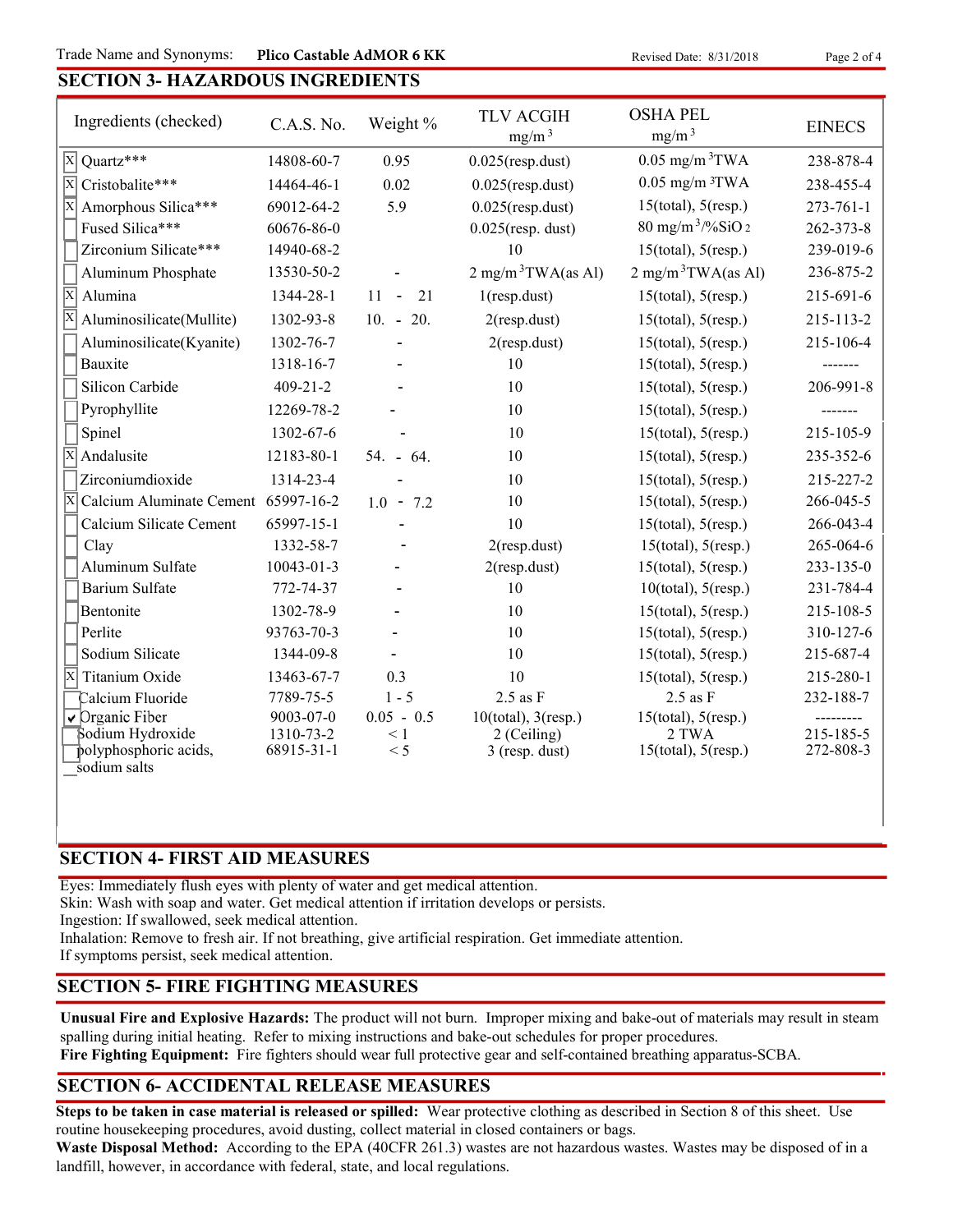#### **SECTION 7 - HANDLING AND STORAGE**

To ensure product quality, store material in a dry place. Minimize dust generation and avoid inhalation and contact with refractory dusts during processing, installation, maintenance and tear-out. After handling of refractory dusts from processing, installation, maintenance or tear-out, wash exposed skin areas thoroughly. Wash clothing contaminated with dusts.

#### **SECTION 8 - EXPOSURE CONTROL/PERSONAL PROTECTION**

Ventilation: Local and Mechanical: follow OSHA STD 29 CFR 1910.94.

Respiratory Protection: Good ventilation should be provided if dust is created when working with materials. Used material, which is being removed, should be dampend to reduce dust. In addition, when dust is present, workers should employ repirator protection. Recommended: NIOSH approved respirator for dusts and mists, including silica, in compliance with OSHA STD 29.CFR1910.134.

Protection Gloves: Protective gloves recommended.

Eye Protection: Safety glasses/goggles.

Other Protective Equipment: As required to meet applicable OSHA standards. Note: See Section 3 for occupational exposure limit values.

# **SECTION 9- PHYSICAL AND CHEMICAL PROPERTIES**

Appearance, Color & Odour: Granular aggregate & fine powder mix, light grey in color, earthly smell

Solubility in Water: Negligible

pH: Alkaline Vapor Pressure: Not applicable Alkaline

Boiling Point (o ): N/A

Melting Point (o ): 3100F / 1704C

2.8 Specific Gravity:

#### **SECTION 10- STABILITY AND REACTIVITY DATA**

∣V∣

Stability: Stable Hazardous Polymerization: May not occur Incompatibility: Materials to avoid: N/A

% Volatile by Weight: Not applicable

Vapor Density: Not applicable

Evaporation Rate: Not applicable

Hazardous Decomposition: N/A

# **SECTION 11 - TOXICOLOGICAL INFORMATION**

Effects of overexposure:

- 1. Acute: Exposure to nuisance dust may cause temporary irritation or discomfort to skin, eyes, nose, throat ∣V∣ or lungs and may aggravate bronchial disorders.
	- 2. Chronic: Long term inhalation of respirable quartz, cristobalite, fused silica and/or amorphous silica may cause silicosis (delayed lung injury) and other respiratory disorders.
- $\vert\mathbf{v}\vert$ 3. Prolonged contact with skin may cause irritation.

For crystalline silica (quartz /cristobalite):

CARCINOGENICITY: Product contains crystalline silica which may cause delayed respiratory disease (silicosis) if inhaled over a prolonged period of time. IARC concludes that "there is a sufficient evidence for the carcinogenicity of crystalline silica to humans." (Group 1).

For aluminum silicate: Aluminum silicate minerals have been found to cause lung fibrosis in the absence of crystalline silica.

# **SECTION 12 - ECOLOGICAL INFORMATION**

No ecological concerns have been identified.

Not applicable for as-manufactured refractory product. Dusts of as-manufactured refractory product have a low order of aquatic toxicity (rating TLm96: over 1000 ppm), are insoluble, and are not very mobile. Based upon this information, it is not believed to be a significant threat to the environment if accidentally released on land or into water. However, dusts generated during maintenance and tear-out operations may be contaminated with other hazardous substances (e.g. metal). Evaluation of dusts from specific processes should be performed by a qualified environmental professional to determine if an environmental threat exists in the case

# **SECTION 13 - DISPOSAL CONSIDERATIONS**

Waste Disposal Method: According to the EPA (40CFR261.3) wastes are not hazardous wastes. Wastes may be disposed of in a landfill, however, in accordance with federal, state, and local regulations. However, dusts generated during maintenance and tear-out operations may be contaminated with other hazardous substances (e.g. metals). Therefore, appropriate waste analysis may be necessary to determine proper disposal. Waste characterization and disposal/treatment methods should be determined by a qualified environmental professional in accordance with applicable federal, state and local regulations.